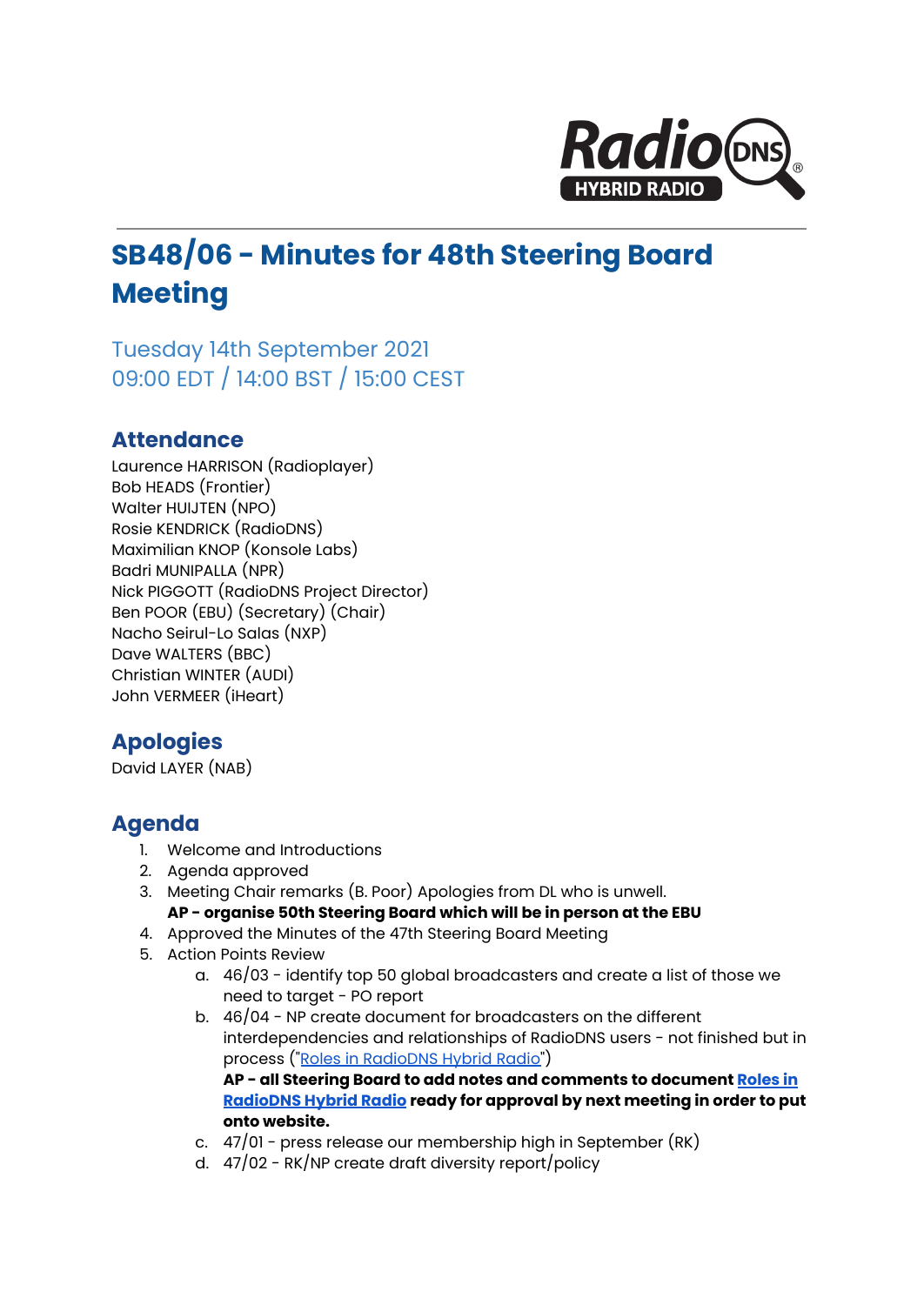- e. 47/03 find countries where we might be able to find data to develop a RadioDNS participant database similar to the one maintained by NAB in the US. See below.
- f. 47/04 make data review and proposed solutions an agenda item for the next meeting - see below.
- 6. Technical Group Report([TG48/02\)](https://docs.google.com/document/d/1_D1FOuTRfxEs6oPbsMrXtswqRd5tXFwKESxjR3LtSrc/edit#)

Backlog is now cleared and so we can now think about Broadcast Audio Replacement, Metadata push and Analytics.

If docs progress as expected there should be a new update published by ETSI which should be about 18 months after the last update.

Metadata push:

Working towards standardising the way metadata can add in the capability to push through marked up metadata (ie send a text string plus pushing an image displayed directly to the user) it was requested to standardise the component parts that the receiver assembles in order to identify more specifically what each part is and how to display it. Looking at a more contemporary push method and then how different text can be identified. The group is happy with how this will happen and now needs to test it in real life scenarios. Andy Buckingham will write a prototype in order to test this and make sure the standard will work.

NSLS - are there use cases such as differences for right to left or left to right BP - we are marking up regions

BH - are we using DL+ types

NP - yes, DL+ tags are the right tag set. These are written as text in the standard but are compressed into numeric values but we won't do this, we will leave them as text as in DL+ spec.

Analytics:

There will be more to report at the next Steering Board meeting.

Broadcast Audio Replacement (BAR):

To replace audio with user specific audio on IP. We have some use cases but know there are more to work with. Initially the use case was commercial but we have realised it could also be a good idea in non-commercial situations too. There is a meeting scheduled for 27th September to discuss in more detail.

LH - worth opening up to outside of members?

NP - we have suggested if members know of others that would like to be involved but out of courtesy would like to check with other members to check this will be OK with them. As this is more of a meeting about what we could do before taking back to the TG.

#### **AP: [Nicolas](mailto:ncbr@maradio.be) Bresou, Nick, Rosie to organise seminar on 27th September and invite members**

BP - extend invite to DVB

NP - the DVB process is more about downloading files for storage on the device, this will be much more seamless. A prototype of this was created at Global years ago and it worked well and will bring our learning to this project.

#### **AP - DW, JV, WH, NSLS, BP, LH and BH would like to be invited to this BAR group meeting on 27th September.**

7. Project Office Report ([TG48/03\)](https://docs.google.com/document/d/1oWci8PJ4qnx57MkzRhhjWeNBstUdoXAtSYEWX4n1j_Q/edit)

Discussion of options for spending cash surplus or to hold on just in case we have a drop in members. For further discussion in item 10.

Update on membership

Events update on NAB and Radiodays Europe.

MK - how many attendees will be there?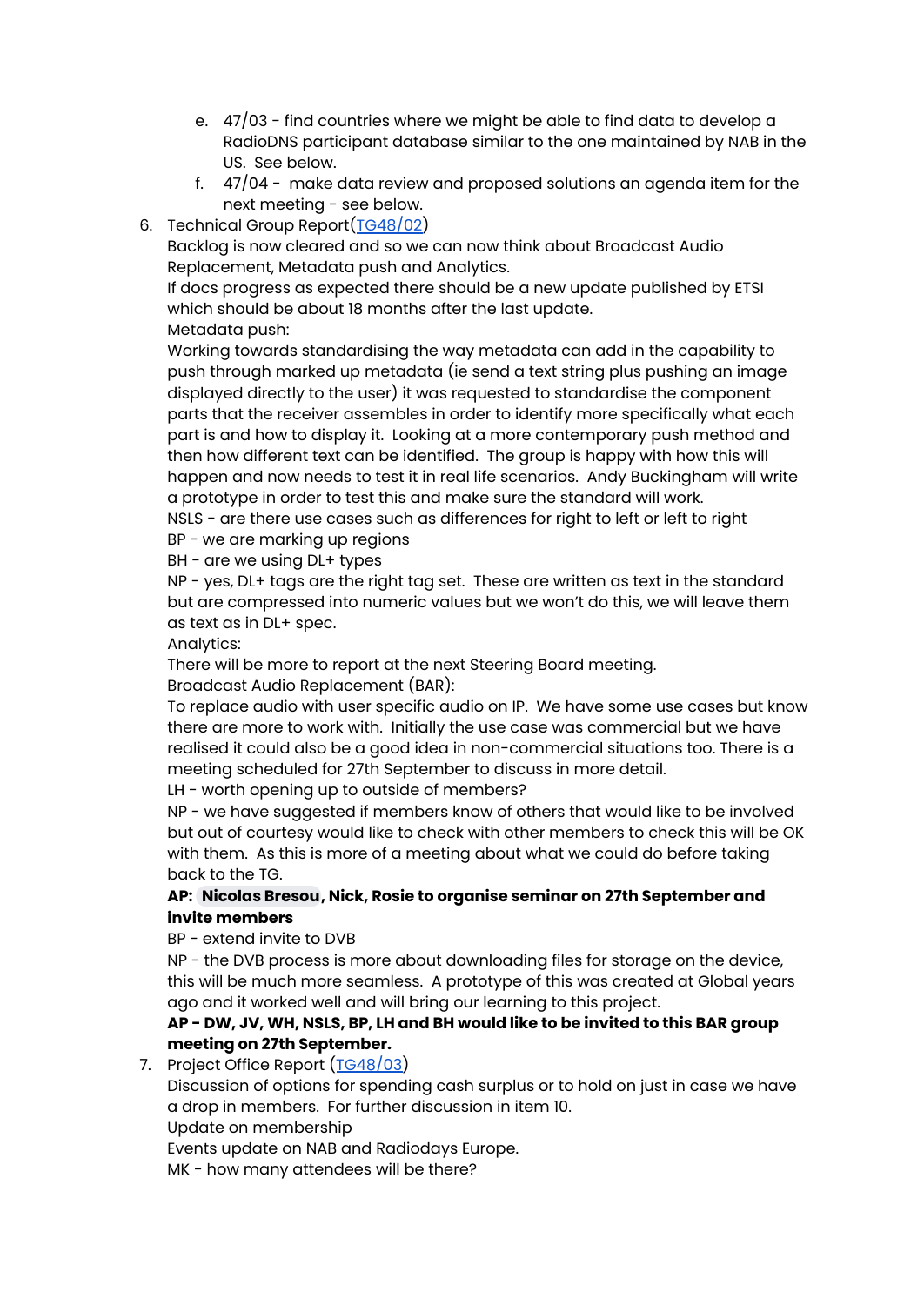NP - nothing confirmed but it will be the only event in Europe.

BP - what will happen to the booth if the event is online only

NP - we are hoping the chances of this happening are low, we will still do it as cost is relatively low

Update on communications - see report.

Update on visual design. Website is ready to go but just a few more fixes, once complete we will send the board a link to take a look.

Getting into one harmonised style which you should see hitting before October 1st. Update on SI files - there are more users so Andy Buckingham is looking at making sure this all works.

#### **AP - feedback on Inclusion statement from the board by the next meeting.**

8. SI Data Accuracy Review ([TG48/04](https://docs.google.com/document/d/1-db5mlLTspDVbVCFnZzhpUSHlmtYPlEjUgZd7-Rs6Uo/edit#heading=h.32j3v6spdwmy))

Update on current situation: When a proactive service provider approaches a broadcaster, their RadioDNS existence can get duplicated. We notice this, but don't tell the outgoing provider that the broadcaster is moving away from, so the old SI and new SI file both exist and then both services can be discovered in 2 different SI files.

There has always been a statement in the standard that gives guidance on this (reverse validation) and there is a process that should be followed but we are aware it isn't always the case.

2 points discussed.

a. RadioDNS does not directly monitor this and so we propose we could do a one-time activity to get a measure of how much this is a problem. NSLS - costs?

NP - not much, maybe 2 days of Andy's time. However, this is not something we usually do and we will not start routinely doing this.

b. Do we want to change the way that RadioDNS operates and step into the process to tell the outgoing provider (or prompt the broadcaster to tell) that they are no longer being used. We would also recommend validation of SI files.

LH - good paper. Radioplayer has been doing lots of work and think it should be worthwhile to do the review. If it throws up lots of issues and there is initial work done is just a one-time shot will fix for that moment in time, but what about on-going? Could we put more onus on service providers?

NSLS - Could there be a generic procedure for validating files and then we don't need to do anything

NP - Andy has written a utility that anyone can use (in our Github) which tells you which services in SI files are authentic and which are not.

NSLS - I would prefer ongoing validation by users.

NP - the standard already tells people how to do this, but many people aren't doing it because they don't understand why, therefore we have created the tool for people to use. Happy to change messaging to include this, but we need to know if this is a big or small problem.

BP - think it is a good idea to do it as a one-off, but not on-going and RadioDNS role is not to police this regularly or inform outgoing user they have been dropped. NP - we could add this to the testing platform.

There are enough tools for broadacsters and service providers to work this out so we shouldn't have to contact previous service providers.

BP - addendum, could we remind them it is their responsibility to communicate the change.